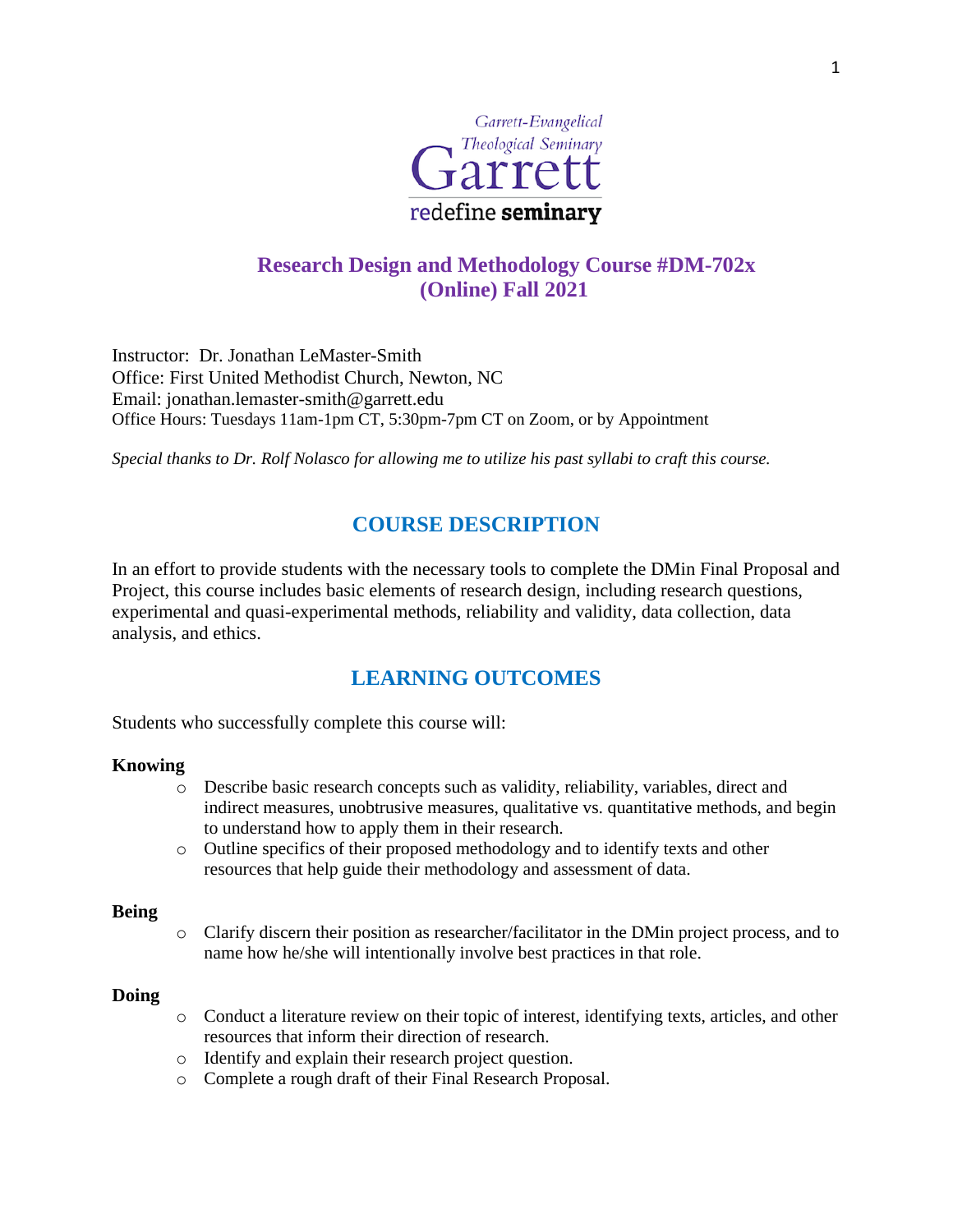## **Course Methodology**

This is a fully online course and course materials uploaded every other week starting on September 7, 2021. As well, all work for this course will be done asynchronously, that is, there is no one time during the week when students must log on. This course is not self-paced, and it is not possible to take a break at any point during the semester.

Our online sessions will focus on course readings, lecture, other helpful resources, and various individual and group courses activities connected to the DMin research process. The activities and readings are designed to help you understand and integrate the material from the course into your own thoughts and practices, so please participate with your own questions and insights to help inform our time together. Lack of engagement within the class will impoverish all of us. **Arrange your life so you can be fully present.** 

### **REQUIRED TEXTS**

- Badke, William. *Research Strategies*. 7 th ed. (iUniverse,2021) ISBN-13 : 978-1663218742 [Amazon Price: \$ 20.99]
- Court, Deborah. *Qualitative Research and Intercultural Understanding: Conducting Qualitative Research in Multicultural Settings* (Routledge, 2018) ISBN: 978-1138080096 [Amazon Price: \$ 56.95]
- Sensing, Tim. *Qualitative Research: A Multi-Methods Approach to Projects for Doctor of Ministry Theses*. Eugene, Oregon: (Wipf and Stock Publishers, 2011) ISBN 13: 978-1- 61097-276-5. [Amazon Price: \$ 24.95]
- Smith, Jonathan, et al. *Interpretative Phenomenological Analysis: Theory, Method and Research.* (Sage, 2009). ISBN: 978-1412908344. [Amazon Price: \$ 22.13]

Swinton, John, and Harriet Mowat. *Practical Theology and Qualitative Research*, 2nd Edition (SCM Press, 2016) ISBN: 978-0334049883. [Amazon Price: \$ 24.49]

\* Books are available on [Amazon](http://www.amazon.com/) and on library reserve.

\* Prices reflect Amazon paperback as of May 14, 2021, unless otherwise noted – some are cheaper in Kindle version.

\* Additional reading materials will be posted on Moodle.

#### **RECOMMENDED TEXTS**

Booth, Wayne, Gregory Colomb, and Joseph Williams. *The Craft of Research*, 4th Edition (University of Chicago Press, 2016) ISBN: 978-0226239736 [Amazon Price: \$11.11]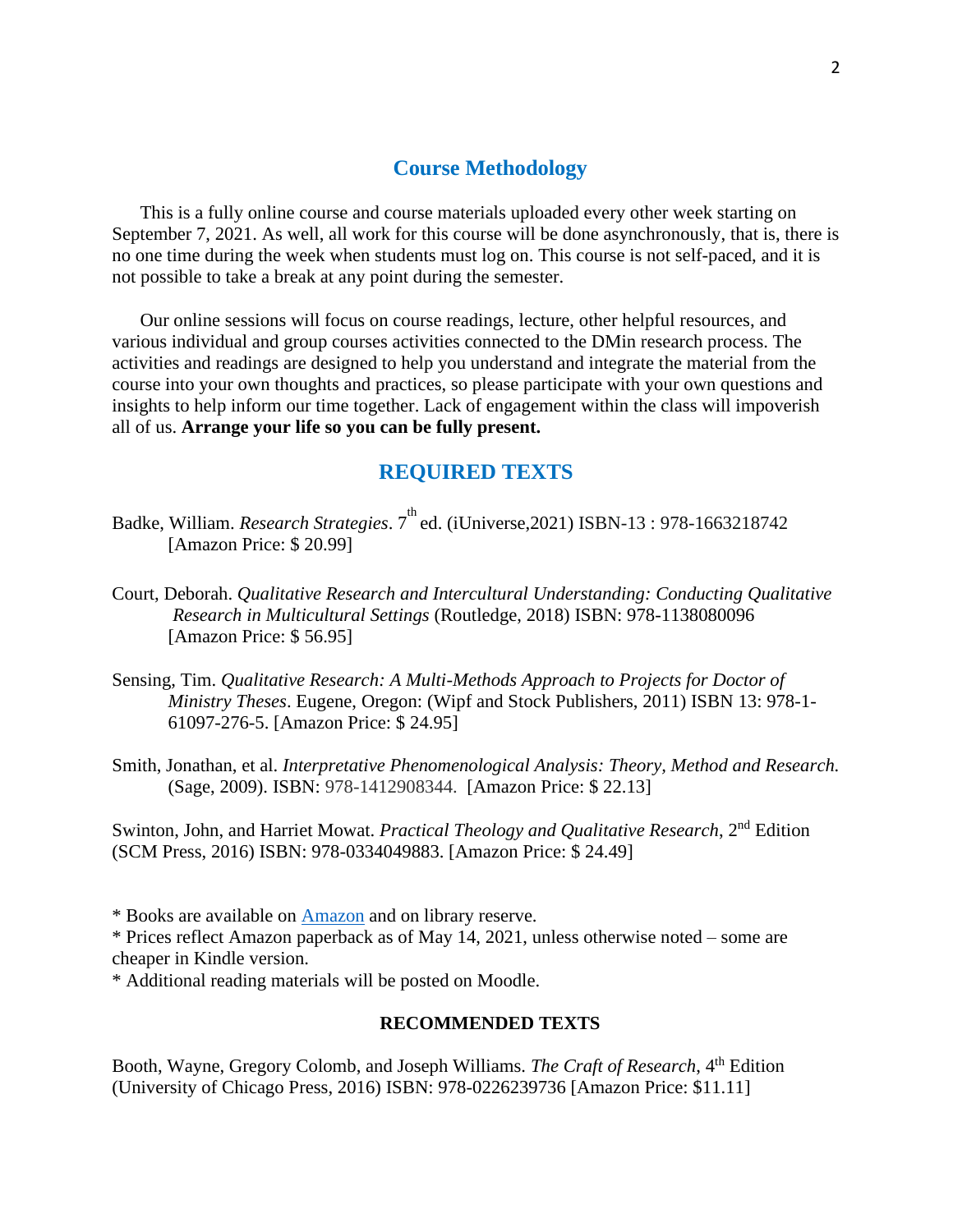Herr, Kathryn, and Anderson, Gary L. *The Action Research Dissertation*. 2<sup>nd</sup> ed. Los Angeles: SAGE, 2015. (ISBN 13: 978-1-4833-3310-6)

Seidman, Irving. *Interviewing as Qualitative Research*. 4<sup>th</sup> ed. New York: Teachers College Press, 2013. (ISBN 13: 978-0-8077-5404-7)

## **ASSIGNMENTS & GRADING**

- **1. READING & CLASS PARTICIPATION** (15%). Reading and class participation is extremely important. Reading assignments, as indicated under Course Outline, should be completed early each week. Students will then discuss the readings by providing a succinct summary, raise pertinent questions from the readings, and reflect on what implications the readings may have for their own pastoral or ministerial context and potential research topic in bi-weekly or **every two weeks** discussion forums. Initial posts will be due by noon Thursday of the assigned week, with responses to other posts (no less than 3) no later than 5pm the following Wednesday. After submitting an initial post, students will have to monitor the forum to read other students' posts and respond to them. Further instruction about the forum posts will be provided in the course Moodle page. **Due Dates: Thursdays at noon (Initial Posts) starting on September 16; the following Wednesday at 5 pm (Responses to Other Posts)**
- **2. REFLECTION JOURNAL** (5%). Students will write a 100-200 word reflection each bi-weekly unit on how they see the resources from the unit as useful in their research and ministerial contexts, and the student feels led, any apprehensions or concerns they have about the resources. This is a private journal that only the professor will see and provide feedback, insight, and recommendations for reading and practice. This is graded on participation only (it is either a 100 or a 0),and provides a space to share. Further instructions will be provided on Moodle. **Due Dates: Mondays at noon for the previous unit beginning September 20th for the unit of September 6-19th .**
- **3. ARTICLE REVIEW** (10%)**.** Students will select a peer-reviewed journal article (of great interest and related to the DMin proposal), read it, and write a review paper of it. The journal article should be based on an empirical research, which uses either a qualitative, quantitative, or mixed method. The paper will include a summary of the research question, the author(s)' hypothesis, the methods of analysis, the results of the study, and the conclusions made. It will also include an overall impression of the study and an assessment of the strengths and limitations of the study. 3-4 pages long. **Due Date: October 1st, 5 pm**
- **4. RESEARCH PROBLEM STATEMENT** (10%). Students will submit a one-page research problem statement with a research question, a purpose of the research, and a brief description of the context from which the issue arises. Further instructions will be provided in the course Moodle page. **Due Date: October 15, 5 pm**
- **5. ANNOTATED BIBLIOGRAPHY** (20 %). Students will prepare a list of citations to books, journal articles, and other resources (minimum of 10 resources). Each citation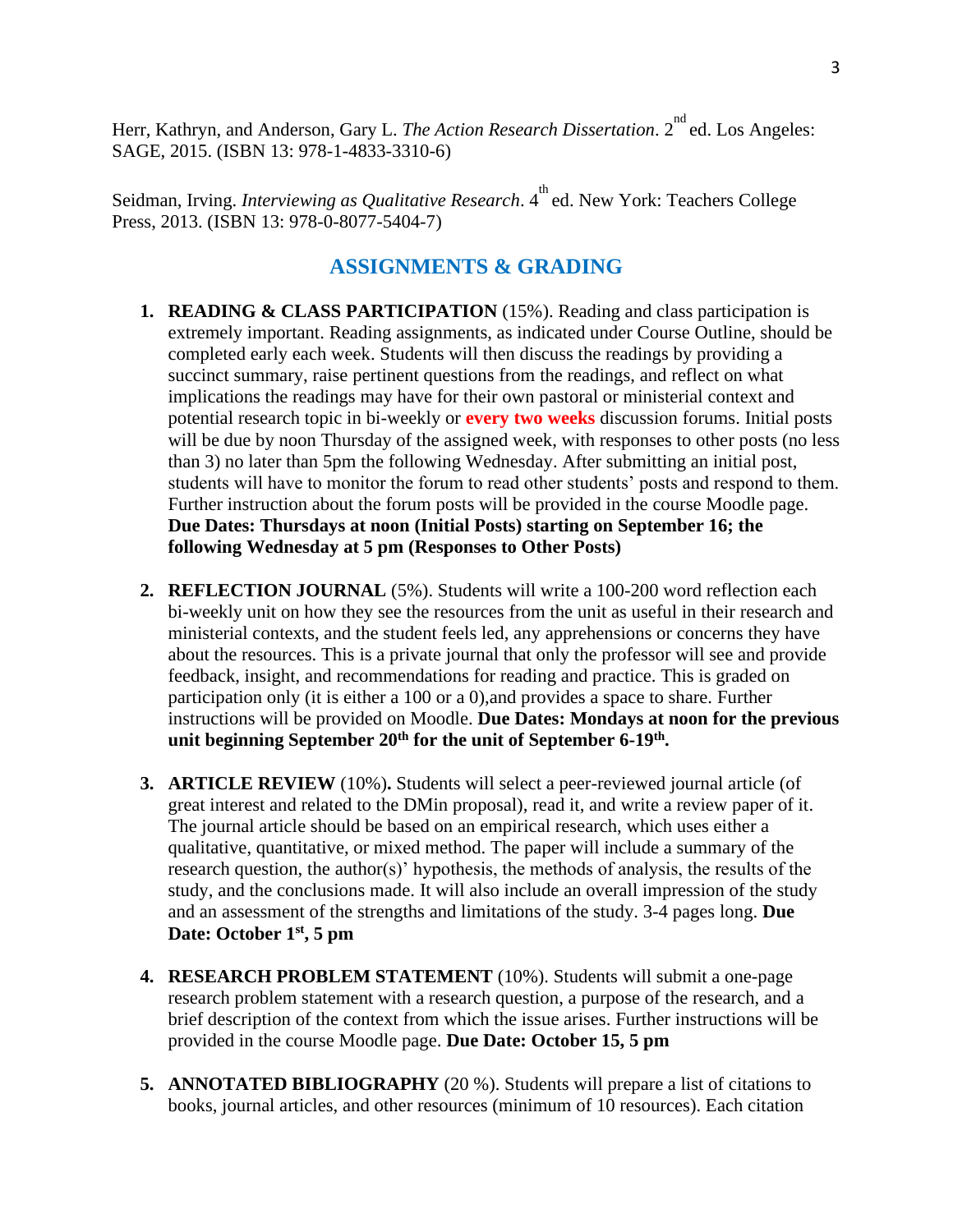should be followed by a brief descriptive and evaluative paragraph (5-6 sentences). Detailed instructions will be provided in the course Moodle page. It should be submitted via Moodle. **Due Date: October 29, 5 pm**

- **6. DMin RESEARCH PROPOSAL OUTLINE** (10%). Each student will submit a twopage DMin proposal outline which includes but is not limited to a research question, a method to address the issue, and proposed thesis. S/he will also have to share it with one or two partners to receive feedback. Further instructions will be provided in the course Moodle page. **Due Date: November 12, 5 pm**
- **7. DMin RESEARCH PROPOSAL** (30%)**.** Each student will design a research proposal (quantitative, qualitative or mixed methods) on a topic s/he plans to pursue for of his/her Doctor of Ministry research project. Proposals should include an abstract, introduction, literature review, methodology, expected results, and references. The project must be typed using MS Word, double-spaced, use 12-point New Times Roman font, and 1-inch margins. Resources should be cited using Turabian style and include title page and bibliography page. Assignments not meeting these minimum standards will be returned and counted as late. **Due Date: December 13, 5 pm**

## **GRADING**

As a **Pass/Fail** type of course employing various pedagogic methods to stimulate and increase student learning, students must read all required texts, participate actively in forum discussions, and successfully complete ALL written requirements to pass the course. **A grade of 80% must be obtained to PASS the course.** Failure to complete every task above will result in failing the course. The faculty member is committed to ensuring that no assignment is a "surprise" and that you will be given the tools to succeed.

### **TECHNOLOGY NOTES**

Given the lack of personal contact during the course, students will need to be certain they have sufficient technological ability to access and participate in this course. It is the student's responsibility to have sufficient technology to access and participate in the course. The instructor is not obligated to take technological difficulties into account when assessing the student's work.

Minimum Technological Requirements:

- Internet Connection Students must have regular, reliable access to a high-speed internet connection that is sufficient to run streaming video with no difficulty. Usually, cable or DSL would work. Modem dial-up cannot be sufficient. Courses will have regular deadlines that must be accomplished with online activity.
- Web Browser Students must have the latest version of the web browser (Firefox, Internet Explorer, Safari, Chrome, etc.)
- Operating System Students must have access to a reasonably up-to-date computer and operating system (Windows, Mac OS, etc.). Computers must play sound. The Styberg Library has a limited number of laptop computers available for check-out. The Northwestern University Library has a computer center as well.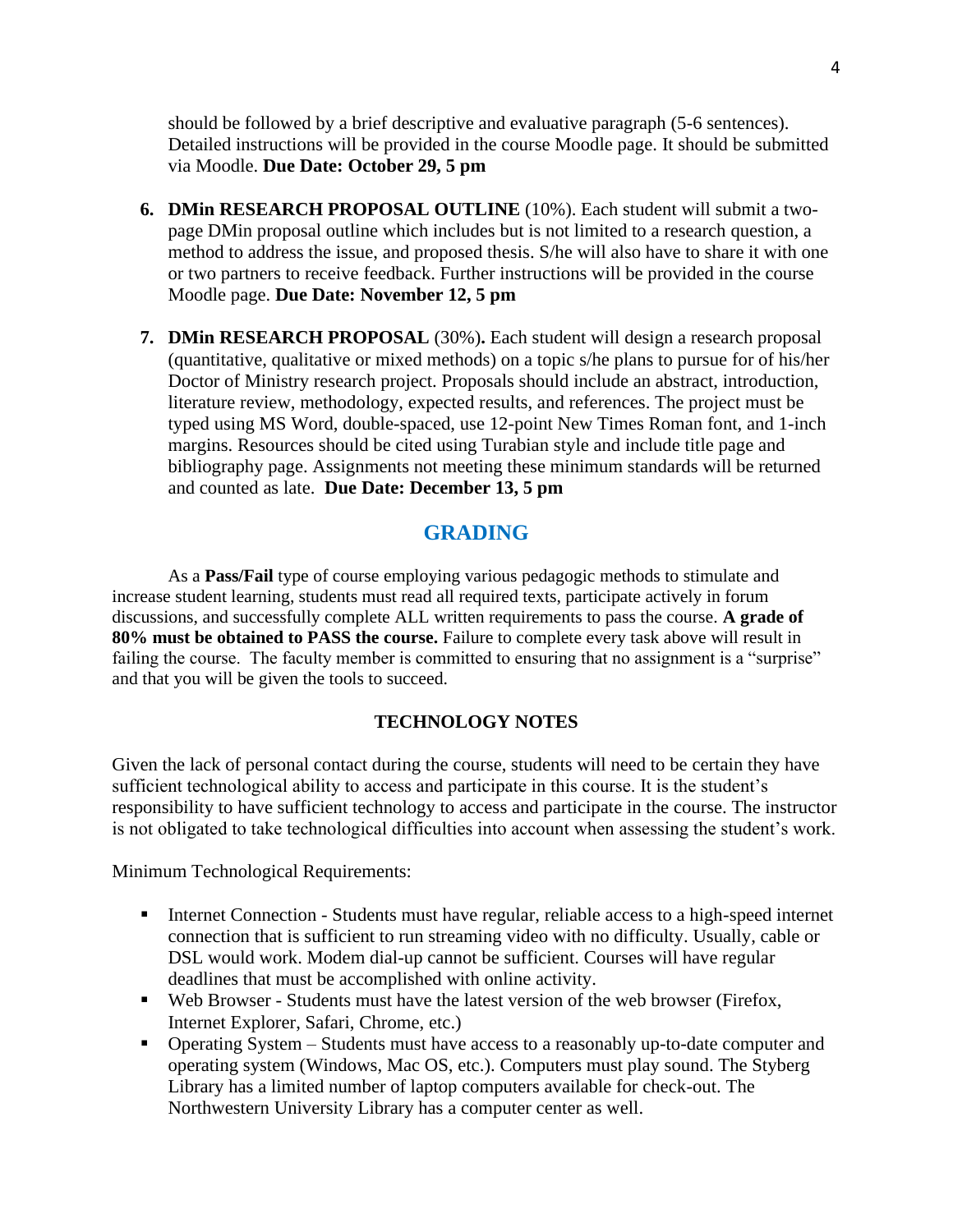- Moodle Learning Management System Students should have access to the Moodle LMS and know how to post in discussion forums as well as submit writing assignments on Moodle.
- File Format Students must be able to work with files normal to the Microsoft Office environment, especially .doc/.docx. Many students with Apple computers can manage such files with the iWork suite of applications. Students without MS Office or Apple iWOrk might try the freely available OpenOffice applications: [http://www.openoffice.org.](http://www.openoffice.org/) Also available to students is the Googe Drive suite to create documents and presentations [\(http://drive.google.com\)](http://drive.google.com/).

#### **CLASS POLICIES**

*Assignments & Submissions*: All assignments should be completed, on deadline and as assigned, in order for a student to pass the course. Late papers and other assignments will be accepted without penalty only in extreme and documented situations, such as a death or serious diagnosis in the family, a lengthy illness, or other emergencies. Please plan ahead so that an acute emergency (e.g., brief illness, computer problems, pastoral emergency) does not interfere with submitting the work on time. Unexcused late assignments will be accepted for one week following the due date with a penalty of 10 percentage points for each day the paper is late. Papers must be typed, double spaced, with a 12 point font size. Times New Roman Style is required. Please proofread papers and follow the standard citation format using Turabian style and include title page and bibliography page.

*Academic Integrity*: G-ETS has a clear policy concerning plagiarism (See the plagiarism policy in the latest G-ETS Academic Handbook). Students are responsible for knowing and observing this policy. All written work will undergo an online plagiarism check. Plagiarism will result in a grade of zero on the assignment and reported to the Academic Dean.

*Language*: In all writing and class discussions, use inclusive language and think critically about language use, particularly about gender, race, ethnicities, cultures, differently-abled bodies, and theological differences. In an online discussion, take the time to express oneself clearly and make sure that one's post contributes to the flow of discussion. Because spelling and grammar convey the seriousness that students bring to the task, please proof-read the posts before submitting them.

*Special Needs*: Students with special learning needs should contact the Office of the Dean of Students at the beginning of the course. Please speak with the instructor regarding any needs they might have after speaking with the Dean of Students.

#### *Proviso*

The instructor reserves the right to alter this syllabus at any time should it be warranted by the demands of sound pedagogy. Changes to the syllabus will be announced in class.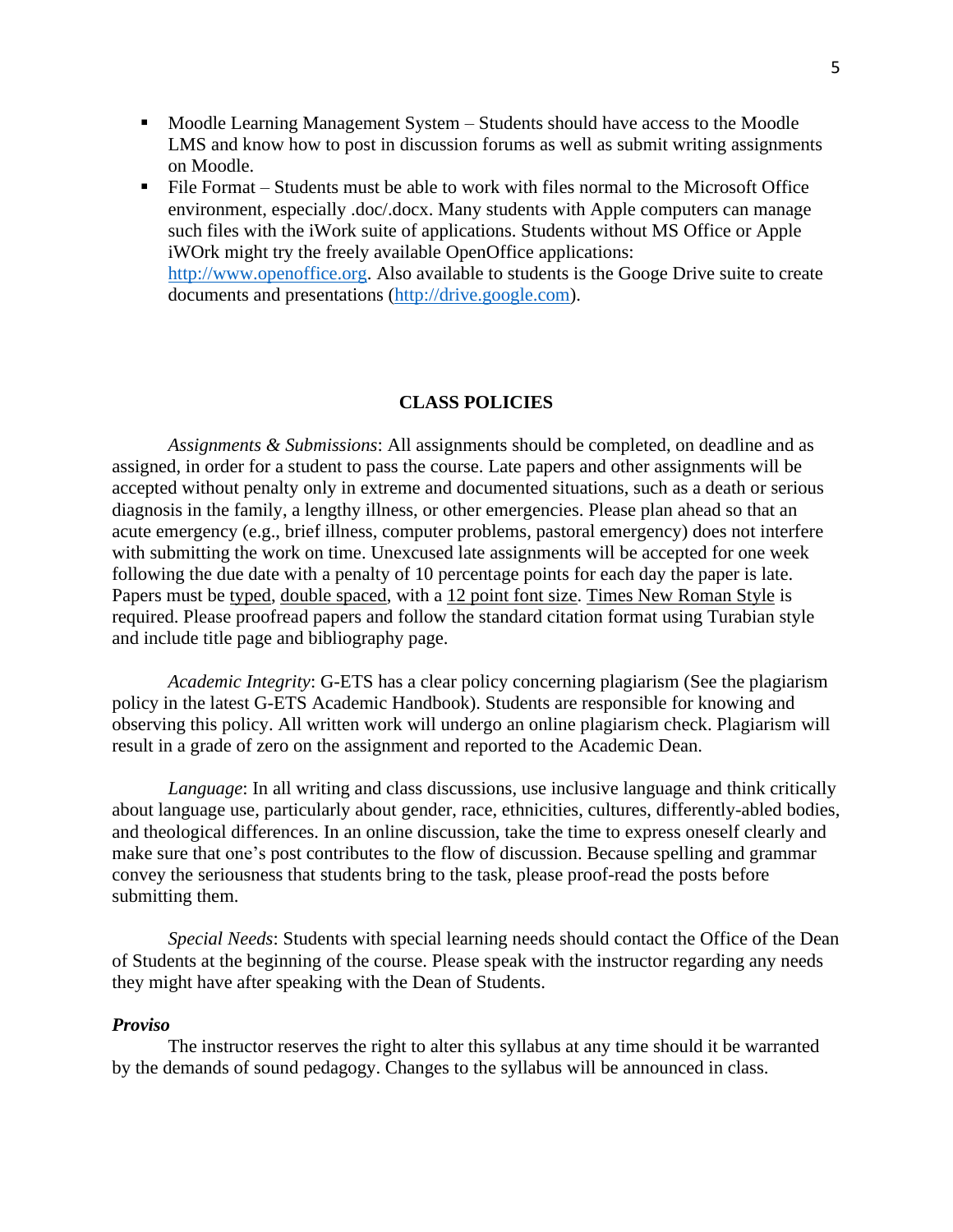# **COURSE SCHEDULE & OUTLINE**

### Week 1. September 6-12 **Course Introduction**

- Review syllabus
- Browse the Library Orientation page on Moodle
- Read Badke—*Chapter 1-2* Sensing—*Introduction-Chapter 2* Smith—*Introduction-Chapter 3* Swinton & Mowat—*Practical Theology and Qualitative Research*, p. 3-29

Week 2. September 13-19 **Forum Discussion & Assignment**

*Assignments*:

- Review lecture notes and resources on Moodle
- Forum Discussion Posts
- Select a journal article for the Article Review assignment

## Week 3. September 20-26

## **Qualitative vs. Quantitative Approaches**& **Framing a Research Question**

- Reflection Journal for Previous Unit
- Review lecture notes and resources on Moodle
- Read Badke, *Chapter 3, Appendix A.1-A2* Court, *Qualitative Research and Intercultural Understanding*, p. 3-28 Sensing — *Chapter 3-4* Smith—*Chapter 4*

Week 4. September 27-October 3 **Forum Discussion & Assignment**

### *Assignments*:

- Review lecture notes and resources on Moodle
- Forum Discussion Posts
- **Article review DUE on October 1st**

## Week 5. October 4-10 **Research Design – Validity & Reliability & Data Collection**

- Reflection Journal for Previous Unit
- Review lecture notes and resources on Moodle
- Read Badke, *Chapter 4-5*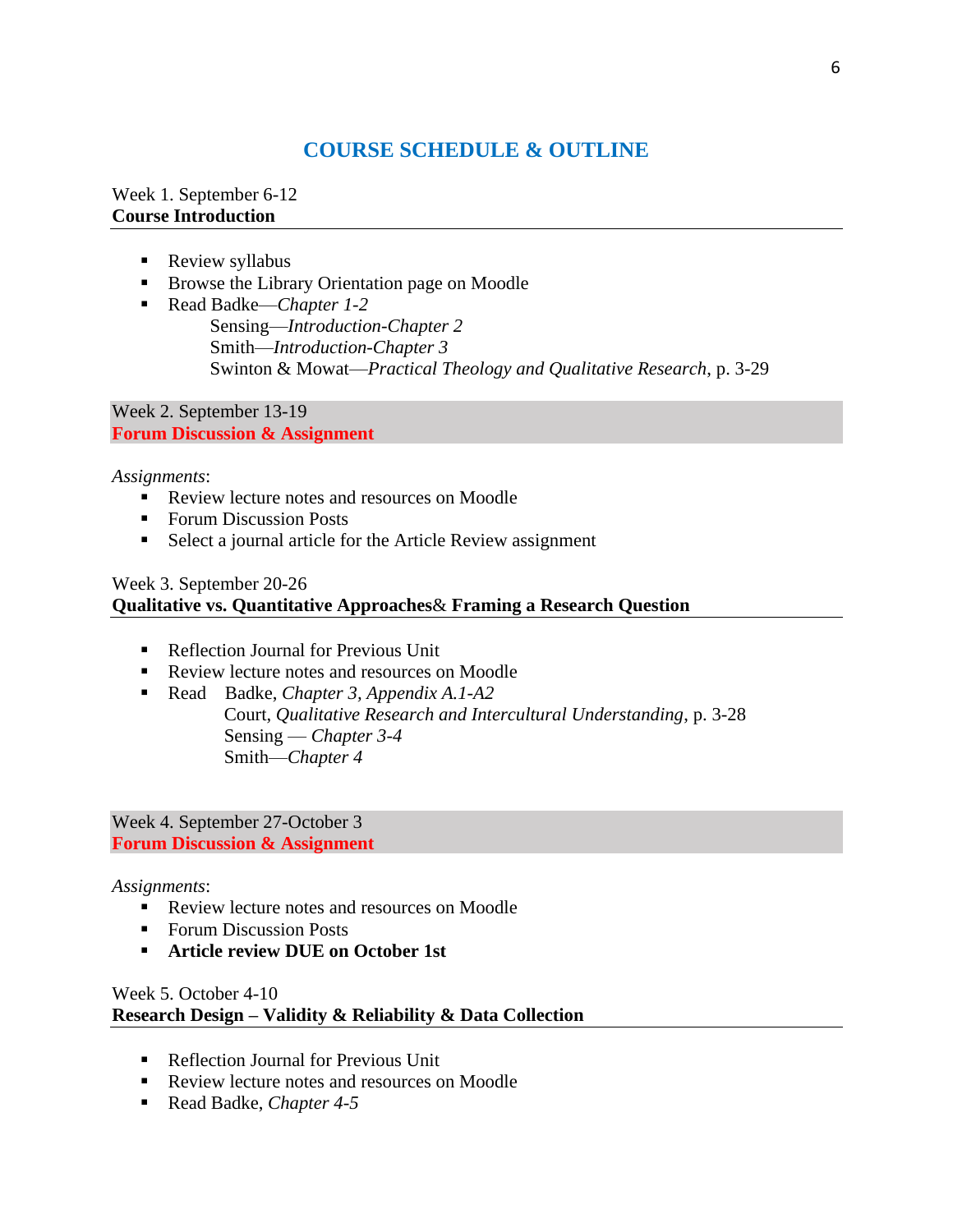Court, *Qualitative Research and Intercultural Understanding*, p. 29-38 Sensing — *Chapter 5-6* Smith—*Chapter 5*

Week 6. October 11-17 **Forum Discussion & Assignment**

*Assignments*:

- Review lecture notes and resources on Moodle
- Forum discussion posts
- Research problem **DUE on October 15th**

Week 7. October 18-24 **Data Analysis**

- Reflection Journal for Previous Unit
- Review lecture notes and resources on Moodle
- Read Badke, *Chapter* 6-8 Court, *Qualitative Research and Intercultural Understanding*, p. 59-78 Sensing — *Chapter 7-8* Smith—*Chapter 6*

Week 8. October 25-November 1 **Forum Discussion & Assignments**

- Review lecture and resources notes on Moodle
- Forum Discussion Posts
- **EXECUTE:** Annotated bibliography DUE on October 29<sup>th</sup>

Week 9. November 2-7 **Writing a Report**

- Reflection Journal for Previous Unit
- Garrett's Human Subjects Review Policies
- Follow this link. https://guides.garrett.edu/human-subjects-research
- Review lecture notes and resources on Moodle
- Read Badke, *Chapter 9-10* Court, *Qualitative Research and Intercultural Understanding*, p. 79-90, 115-125; Swinton & Mowat, *Practical Theology and Qualitative Research*, p. 56-66 Smith –*Chapter 7-8*